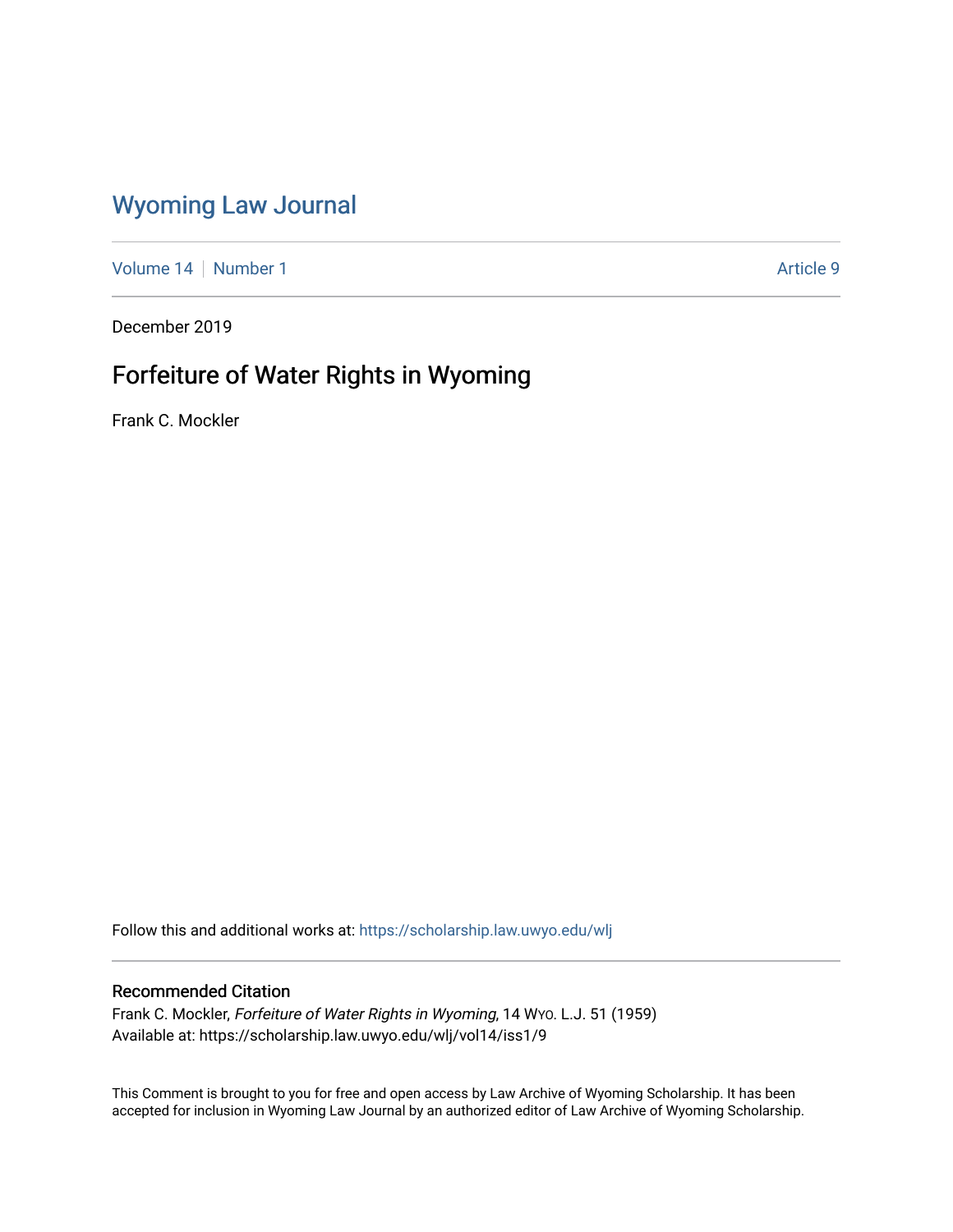#### FORFEITURE OF WATER RIGHTS IN WYOMING

Wyoming law, in regard to the forfeiture of water rights, needs strengthening. Without this strengthening, the economy of Wyoming will suffer **by** our failure to fully utilize our greatest natural resource-water.

The present law, and its interpretation in a series of decisions of our Supreme Court, has helped to create a situation whereby, of the **2,750,000** acres of land in Wyoming having adjudicated water rights, only **1,600,000** acres are actually being irrigated<sup>1</sup>-that is, more than one-third of the water rights in Wyoming are "paper rights" holding priority upon lands upon which the water is not used.

The requirement that water be put to beneficial use is a basic element of our irrigation law. When the Wyoming Constitution was adopted, this principle was written into it. "Priority of application for beneficial uses shall give the better right."<sup>2</sup> Our statutes refer to this beneficial use theory many times, always recognizing it as the important factor. For instance, in limiting the amount of water that may be appropriated for land, our law says **". . .** provided, that such appropriator shall at no time be entitled to the use of more water than he can make a beneficial application of on lands, for the benefit of which the appropriation may have been secured **... "3**

In the Wyoming Compiled Statutes (1945) Section 71-401, the use of water is limited thus: "Beneficial use shall be the basis, the measure, and the limit of the right to use water at all times, not exceeding the statutory limit." So we see, the requisition of a permit, the limit of the appropriation, and the use of water are all dependent upon beneficial use.

Most of the states of the West have been quite insistent that the beneficial use must continue if the appropriator is to retain his right. Otherwise the rights are forfeited. In one of the very early California cases **(1895)** dealing with forfeiture, their Supreme Court held that failure of the appropriator to make beneficial use of the water for a period of more than five years resulted in a forfeiture of the right, even though there was no statutory period stated.4 That court called it a "mischievous perpetuity" to allow an appropriation to be retained indefinitely without beneficial use.5 The United States Supreme Court, in discussing beneficial use and forfeiture, had this to say:

There must be no waste in **arid** lands of the "treasure" of a river. The essence of the doctrine of prior appropriation is bene-

**<sup>1.</sup>** Statistics from Report of Wyoming Natural Resources Board **(1958)** "Wyoming's Water Resources" **p. 5.**

<sup>2.</sup> Const. of Wyo., Art. **8,** Sec. **3.**

**<sup>3.</sup>** Wyo. Comp. Stat. § **71-216** (1945).

<sup>4.</sup> Smith v. Hawkins, 42 Pac. 453, **110** Cal. 122 **(1895). 5.** Ibid., at **p.** 455.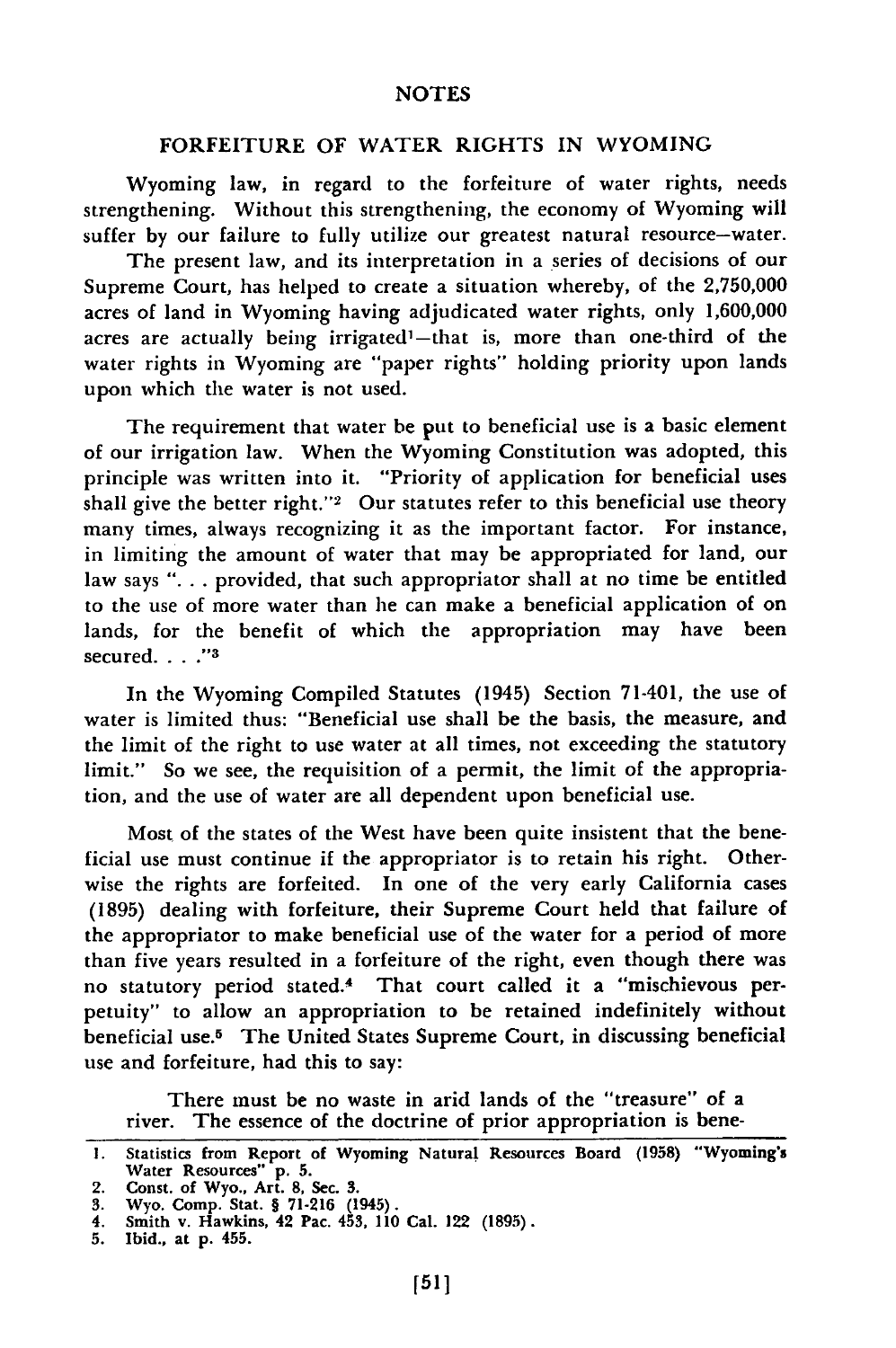ficial use, not a stale or barren claim. Only diligence and good faith will keep the privilege alive.6

The Utah statute is similar to our own. It provides:

When the appropriator or his successor in interest abandons or ceases to use water for a period of seven years, the right ceases, and thereupon such water reverts to the public and may again be appropriated. . . **.7**

In interpreting this statute, the Utah Court declared:

Abandonment and non-use of water rights presupposes that such waters are thereby permitted to run to waste, to prevent which the state steps in and permits others, who will put the water to beneficial use, to do so.<sup>8</sup>

In Oregon, when water was not put to use on lands belonging to the State, the Court has gone so far as to hold that the State forfeited water rights. The Court said that "The waste of water by an agency of the State, by failure to put it to beneficial use, is no less an injury to the common good than a similar waste by a private individual."9

In most cases, when State stautes say that forfeiture shall take place after a period of non-beneficial use, the courts have concerned themselves because of failure to put the water onto the land. In New Mexico, however, when the defendant let artesian well water flow over uncultivated land, the court there said, "Any such water right has now become lost by continuous non-use, *through waste* (italics supplied) for more than four years as shown by the evidence."<sup>10</sup> Thus this court went beyond non-use and said that wasteful use forfeited a water right.

Here in Wyoming, our statute is ostensibly quite explicit in its wording.

**...** and in case the owner or owners of any such ditch, canal, or reservoir shall fail to use the water thereof for irrigation or other beneficial purpose during any five (5) successive years, they shall be considered as having abandoned the same, and shall forfeit all water rights, easements, and privileges appurtenant thereto, and the water formerly appropriated by them may be again appropriated for irrigation and other beneficial purposes, the same as if such ditch, canal, or reservoir had never been constructed. . . **.11**

In connection with this statute, the use of the word "abandonment" was unfortunate for it is not synonymous with "forfeiture" and the two should not be used interchangeably. An attempt to apply the strict meaning of abandonment in interpreting such statutes inevitably leads to confusion, as the underlying principles are not identical.

**<sup>6.</sup> Washington** v. **Oregon, 297 U.S. 517, 56 S.Ct. 540, 80 L.Ed. 837 (1936).**

**<sup>7.</sup> Comp. Laws of Utah** § **3648 (1917). 8. Hammond v.** Johnson, 94 Utah **20, 66 P.2d 894 (1937) at p. 900. 9. Withers v. Reed, 194 Or 541, 243 P.2d 283 (1951).**

**<sup>10.</sup> State v. McLean, 62 N.M. 264, 308 P.2d 983 (1957) at p. 988.**

**<sup>11.</sup> Wyo. Comp. Stat. § 71-701** (1945).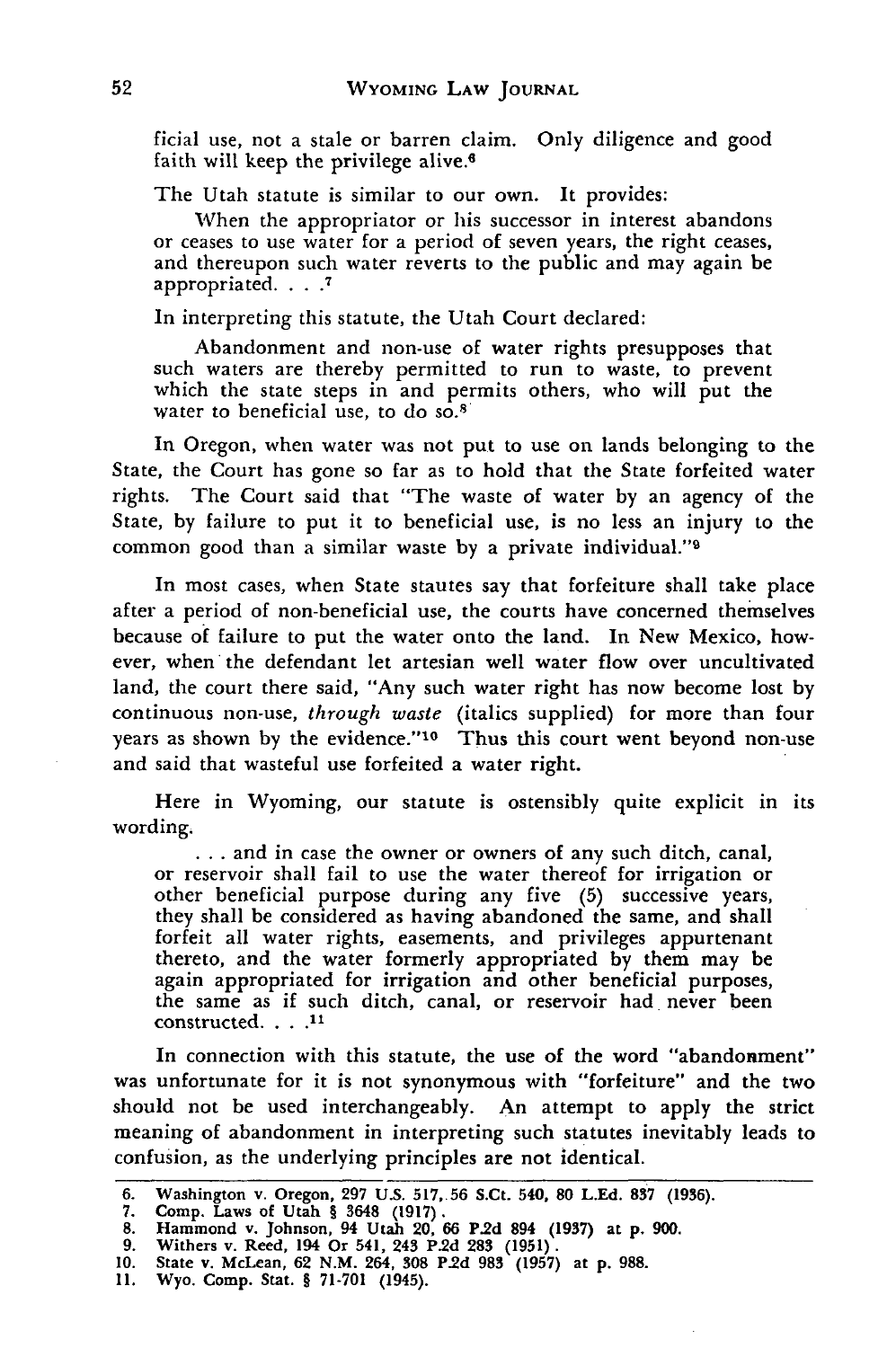#### **NOTES**

The Supreme Court of Utah stated the distinction thus:

There can be no abandonment of a water right unless there is a concurrence of the acts of the party with his intent to desert, forsake, or abandon the right. A forfeiture for non-use during the statutory time may occur despite a specific intent not to surrender the right. It is based not upon an act done, or an intent had, but upon a failure to use the right for the statutory time.<sup>12</sup>

The Wyoming statute should be clarified by deleting the words "they shall be considered as having abandoned the same" and simply stating that non-use for the stautory period would result in forfeiture of the right. The question of intent would then not be brought in to muddy the waters.

Over the years, a series of Wyoming Supreme Court decisions has been a major factor in protecting rights which should have been forfeited.

One of the early decisions regarding water rights in Wyoming was an action brought against the State Engineer and the Water Commissioner to enjoin them from shutting off a part of the water claimed by the plaintiffs.<sup>13</sup> The Court pointed out that it was the duty of the administrative offices of the Board of Control to distribute the water according to established rights. The Court then went on to say, "They (the Engineer and Commissioner) are not empowered to determine questions of forfeiture and abandonment." Thus the only state agency empowered with jurisdiction over the state's water was precluded from initiating any affirmative action toward forfeiture.

The only way, then, that forfeiture action might be initiated was by action of an individual. In determining what individuals might bring a suit, a further restriction was added when in *Horse Creek Conservation District v. Lincoln Land Co.*,<sup>14</sup> the Court declared: "Those who are authorized to use the procedure set forth (in the statutes) are only those whose rights would be affected." The Court then went on to say that since the plaintiff had only a junior flood-right that it was difficult to perceive how the plaintiff's rights would be appreciably improved if the defendant's ditch rights were abandoned, and so the plaintiff was not entitled to bring the action.

Thus, the present interpretation is that an action for forfeiture can only be initiated by another user who can clearly show that he will be benefited-in other words, by a junior appropriator who can show he will get the water.

Another complicating factor in an action for forfeiture involves the interpretation of law regarding the effect of re-use of water and the statute of limitations.

<sup>12.</sup> Ibid Note **8** at page **899.**

**<sup>13.</sup>** Parshall v. Cowper, 22 Wyo. **385,** 143 Pac. **302** (1914).

<sup>14.</sup> Horse Creek Conservation District v. Lincoln Land Company, 54 Wyo. 320, **92 P.2d 572 (1939).**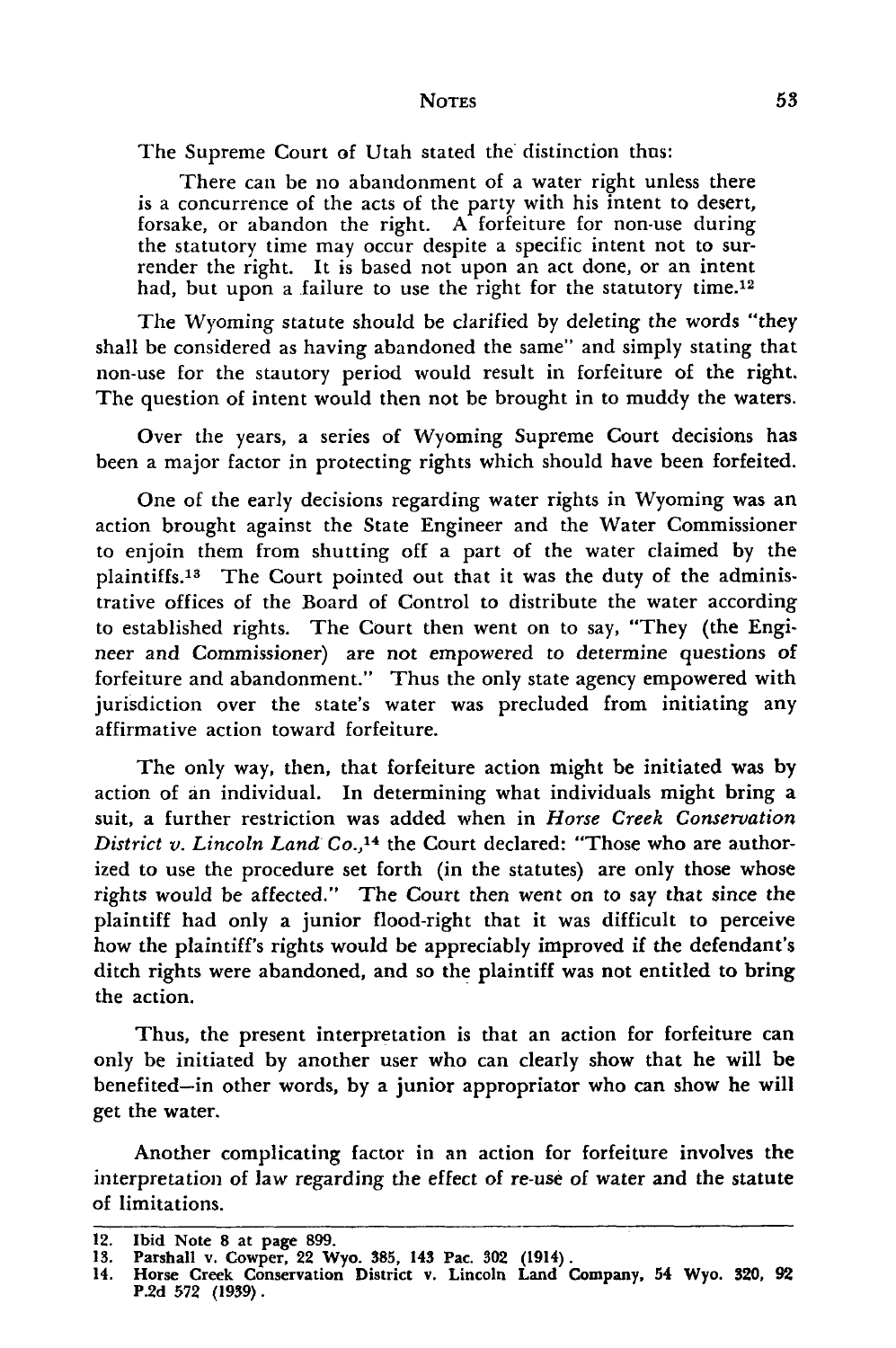In the *Horse Creek* case it was held that until a declaration of forfeiture had been made, the owner of the water rights retained title to them, and was justified in their continued use.

In 1954, the Supreme Court was confronted with a case in which the plaintiff brought an action against a reservoir owner to prevent the latter from repairing the dam on the reservoir.<sup>15</sup> The plaintiff asserted that non-use of the reservoir for more than ten years automatically resulted in the forfeiture of the water rights. In discussing the case, the Court said, "It could not be conceded that all that need be shown is the non-use for the statutory period of time or that forfeiture automatically follows the failure to use the water rights." The Court referred to *Horse Creek,* saying, "We did not (in *Horse Creek)* decide when a proceeding or action of forfeiture may be or must be commenced in order to deprive the owner of his rights, except that we held that if the water not used for a period of five years is, however, used for ten years prior to the action of forfeiture, the action for such forfeiture can no longer be brought."

Later on, in the opinion, the Court said that if the action had been brought before the reservoir owner again put the reservoir into use, the Court "would have been justified, if not constrained, to declare a forfeiture." Thus, while recognizing forfeiture, the Court at the same time clearly indicates that if use of water is resumed before cancellation proceedings are initiated, the right is preserved and there can be no forfeiture.

The Nebraska statute might well serve as a guide to our Wyoming legislature. There, in addition to general supervisory duties, the Department of Roads and Irrigation is expressly given a statutory obligation to initiate proceedings to declare water rights forfeited.16 In upholding the authority of the Department, the Supreme Court of Nebraska declared:

An appropriator will not be permitted to retain an interes in the use of public waters which he has never put to beneficial use, or having been once put to a beneficial use has failed for the statutory period to continue such use. It is the express duty of the Department of Roads and Irrigation to determine the appropriations, or parts thereof, which are subject to forfeiture for non-use and make the waters covered thereby available to junior appropriators or new applicants. <sup>17</sup>

In a later case, in an action by the State to enjoin a landowner from appropriating water from a creek, the notice by publication which the Department had given the landowners' predecessor was fully upheld as cancelling the water rights and a permanent injunction was sustained, against the landowner's resumption of use.<sup>18</sup>

**<sup>15.</sup> Sturgeon v. Brooks, 73 Wyo. 436, 281 P.2d 675 (1954).**

**<sup>16.</sup> Neb. Rev. Stat.** § **46-229.02 (1943).**

**<sup>17.</sup> State v. Birdwood Irr. Dist., 154 Neb. 52, 46 N.W.2d 884 (1951)** at **p. 889.**

**<sup>18.</sup>** State **v. Neilsen, 163** Neb. **372, 79 N.W.2d 721 (1956).**